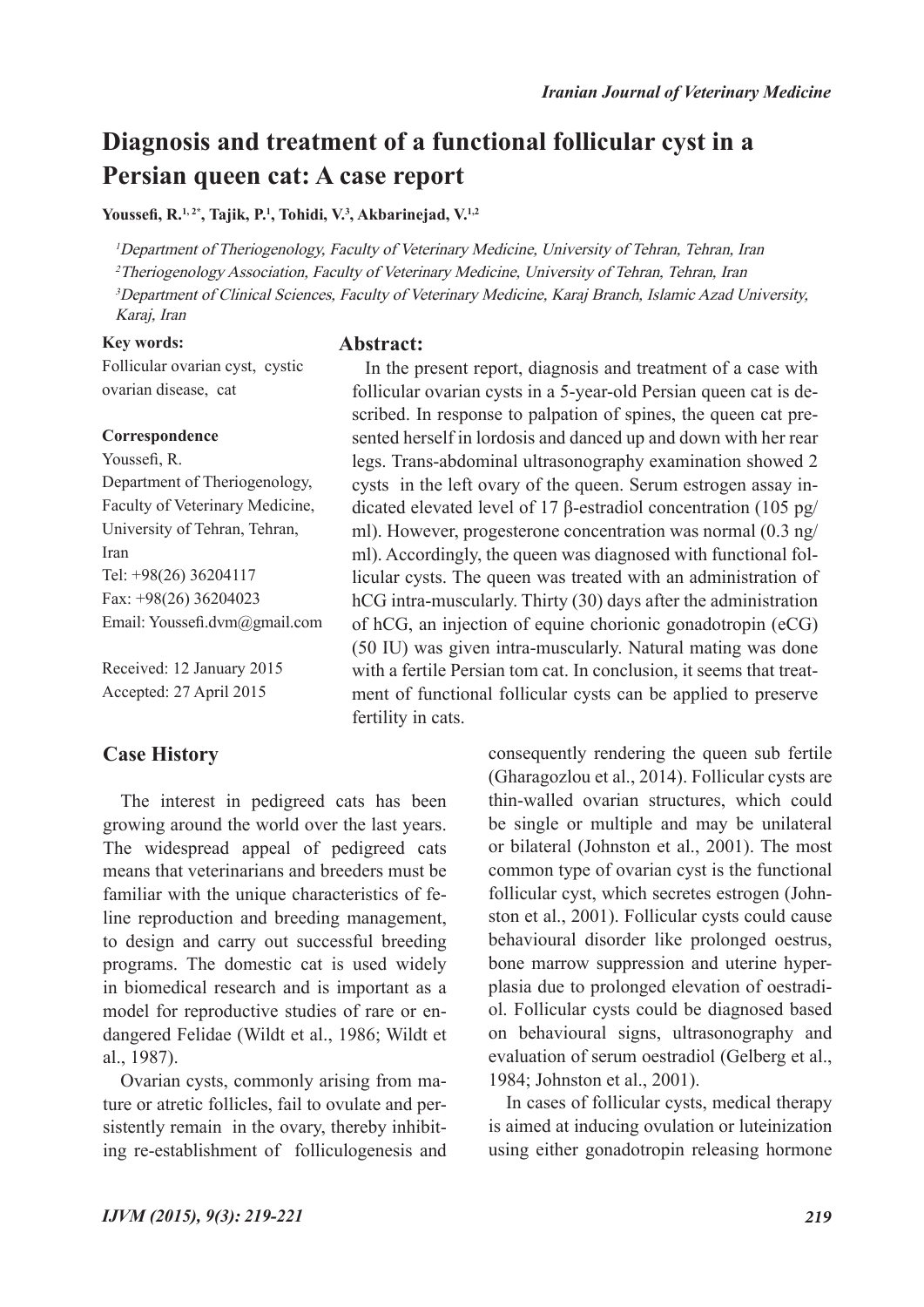

Figure 1. Left ovary containing follicular cysts in the queen.

(GnRH) or human chorionic gonadotropin (hCG) (Ortega-Pacheco et al., 2012). Administration of gonadotrophins (like equine chorionic gonadotropin (eCG)) induces estrous behavior and ovarian activity (Wildt et al., 1978). In the present report, diagnosis and treatment of a case with follicular ovarian cysts in a Persian cat is described.

## **Clinical Presentation**

A 5-year-old, intact female Persian cat was presented to the Paradise Pet Clinic, with approximately 3 months history of prolonged behavioural oestrus expression in June 2014. The queen had three normal litters more than 2 years earlier and had been bred two times without conceiving. Prior to the incidence of persistent oestrus, the queen had regular 10 day length oestrus expression in each cycle during the breeding season. In response to palpation of spines, the queen presented herself in lordosis and danced up and down with her rear legs.

# **Diagnostic testing**

Trans-abdominal ultrasonography examination showed 2 cysts (9 mm and 18 mm in diameter) in the left ovary of the queen (Figure 1). The normal diameter of follicles is between the range of 2.5–3.5 mm in cat (Bristol-Gould, Woodruff 2006).

Blood samples were collected for analysis of serum 17β-estradiol (DiaSorin, Stillwater, MN, USA) and progesterone (DiaSorin, Stillwater, MN, USA). Serum estrogen assay indicated elevated level of 17β-estradiol concentration (105 pg/ml), but progesterone concentration was normal (0.3 ng/ml). Accordingly, the queen was diagnosed with functional follicular cysts.

Moreover, blood samples were collected from five cyclic queens in the oestrus to compare the normal values of 17β-estradiol and progesterone with those in the queen with functional follicular cysts. Serum 17β-estradiol and progesterone in normal oestrous queens were 50.8±7.41 pg/ml (range, 39–78 pg/ml) and 0.24±0.19 ng/ml (range, 0.11– 0.45 ng/ ml), respectively.

The queen received an administration of hCG (500 IU/kg; Pregnyl®; Schering-Plough, Germany) intra muscularly. Following the injection of hCG, behavioural disorder subsided and disappeared within 7 days. Thirty (30) days after the administration of hCG, an injection of equine chorionic gonadotropin (eCG) (50 IU/ kg im; Folligon®; Intervet, Holland) was given intra muscularly. Thereafter, the queen cat was inspected daily for oestrus signs. Natural mating was done with a fertile Persian Tom cat.

Pregnancy diagnosis was implemented on Day 25 after mating, using trans-abdominal ultrasonography and pregnancy was positive. Pregnancy continued without complication and four kittens were delivered via caesarean section at 9 weeks gestation.

# **Assessments**

Oestradiol was higher in the queen with functional follicular cysts than that in normal oestrous cats. High intrafollicular concentration of oestradiol  $(>6,000 \text{ pg/ml})$  has been previously reported in a cat with cystic ovary (Johnston et al., 2001). Another case with high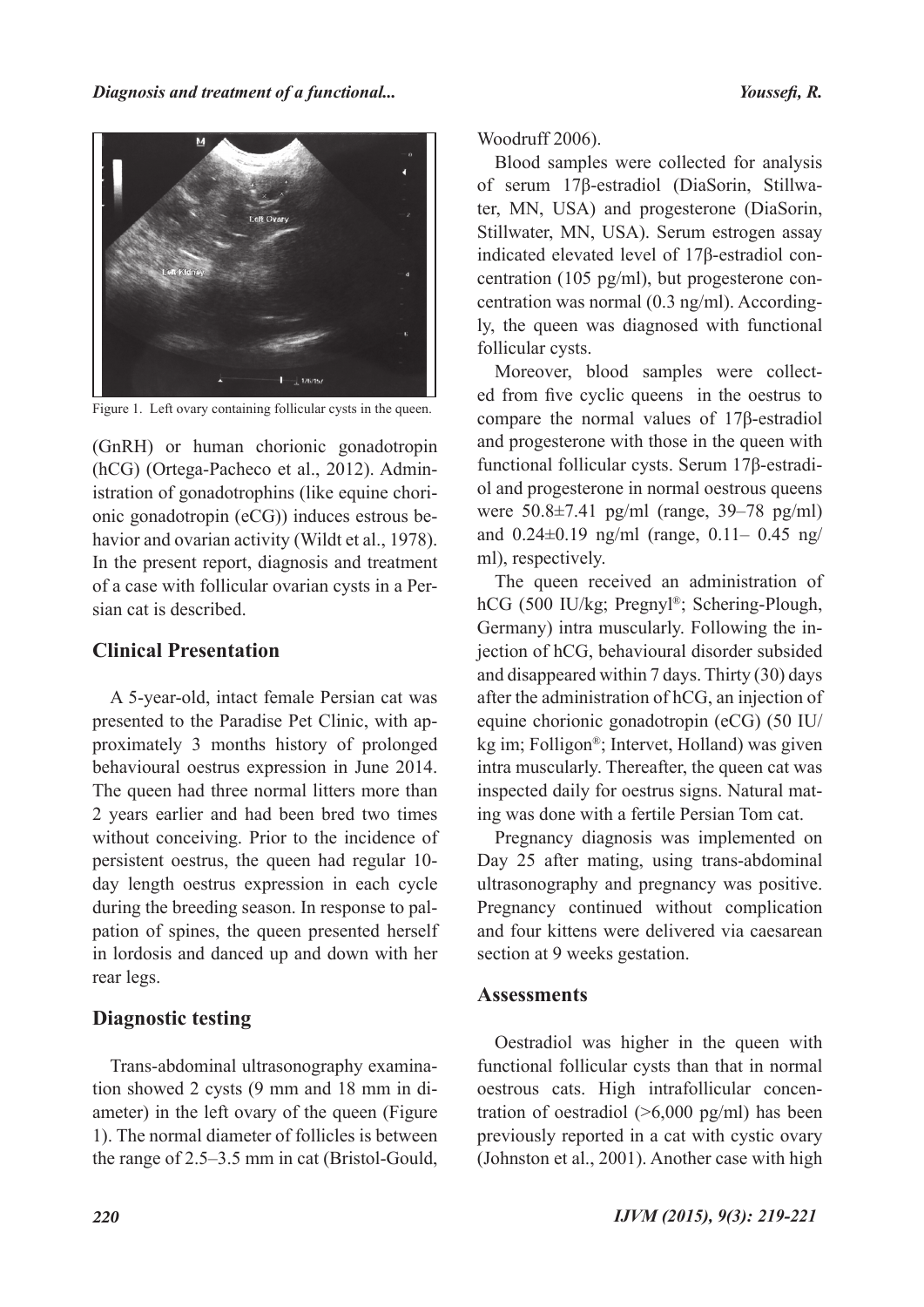#### *Youssefi, R.*

concentration of serum oestradiol in the cystic ovary has been reported (Gharagozlou et al., 2014). Oestradiol could influence endometrial morphology and induce endometrial hypertrophy (Boomsma, Verhage 1982; Boomsma et al., 1982). In chronic cases, symmetrical bilateral alopecia and bone marrow suppression may occur; it also predisposes to cystic endometrial hyperplasia (CEH)-pyometra complex (Ortega-Pacheco et al., 2012).

The treatment of choice for ovarian follicular cysts is ovarian hysterectomy. However, when a single cyst is suspected, laparotomy and cyst rupture may be attempted. Medical treatment includes the induction of ovulation by allowing breeding (in queens) or hormonal therapies with a GnRH and/or hCG. By using medical treatment, the response may allow for differentiation of follicular cysts with granulosa-theca cell tumor or other tumors.

### **Acknowledgments**

The present study was supported by the Theriogenology Association, Faculty of Veterinary Medicine, University of Tehran.

#### **References**

- 1. Boomsma, R.A., Jaffe. R.C., Verhage, H.G. (1982) The uterine progestational response in cats: changes in morphology and progesterone receptors during chronic administration of progesterone to estradiol-primed and non primed animals. Biol Reprod. 26: 511–521.
- Boomsma, R.A., Verhage, H.G. (1982) The 2. uterine progestational response in cats: ultra- structural changes during chronic administra- tion of progesterone to estradiol-primed and nonprime animals. Am J Anat. 164: 243–254.
- liculogenesis in the domestic cat (*Felis catus*). Theriogenology. 66: 5–13. 3. Bristol-Gould, S., Woodruff, T.K. (2006) Fol-
- Gharagozlou, F., Youssefi, R., Akbarinejad, V., 4. Sasani, F., Taghizadeh-Jahed, M., Shahpoorzadeh, T., Valaie Moradipor, H., Hasani, N.,

Atashbaste, M. (2014) Evaluation of serum anti-Müllerian hormone (AMH) in a Persian queen cat with bilateral cystic ovarian disease. Comp Clin Pathol. 23: 237–239.

- 5. Gelberg, H.B., McEntee, K., Heath, E.H. (1984) Feline cystic rete ovarii. Vet Pathol. 21: 304–307.
- 6. Johnston, S.D., Root Kustritz, M.V., Olson, P.S. (2001) Disorders of the feline ovaries. In: Canine and Feline Theriogenology. Johnston, S.D., Root Kustritz, M.V., Olson, P.S. (eds.). Saunders, Philadelphia, USA. p. 453–462.
- Ortega-Pacheco, A., Gutiérrez-Blanco, E., 7. Jiménez-Coello, M. (2012) Common lesions in the female reproductive tract of dogs and Cats. Vet Clin Small Anim. 42: 547–559.
- Wildt, D.E., Kinney, G.M., Seager, S.W.J. 8. (1978) Gonadotropin induced reproductive cyclicity in the domestic cat. Lab Anim Sci. 28: 301-307.
- Wildt, D.E., Phillips, L.G., Simmons, L.G., 9. Goodrowe, K.L., Howard, J.G., Brown, J.L., Bush, M. (1987) Seminal-endocrine characteristics of the tiger and the potential for artificial breeding. In: Tigers of the World: The Biology, Biopolitics, Management and Conservation of an Endangered Species. Tilson, R.L., Seal, U.S. (eds.). Noyes Publications. Park Ridge, USA. p. 255-79.
- Wildt, D.E., Schiewe, M.C., Schmidt, P.M., 10. Goodrowe, K.L., Howard, J.G., Phillips, L.G., O'Brien, S.J., Bush, M. (1986) Developing ani- mal node1 systems for embryo technologies in rare and endangered Wildlife. Theriogenology. 25: 33-51.